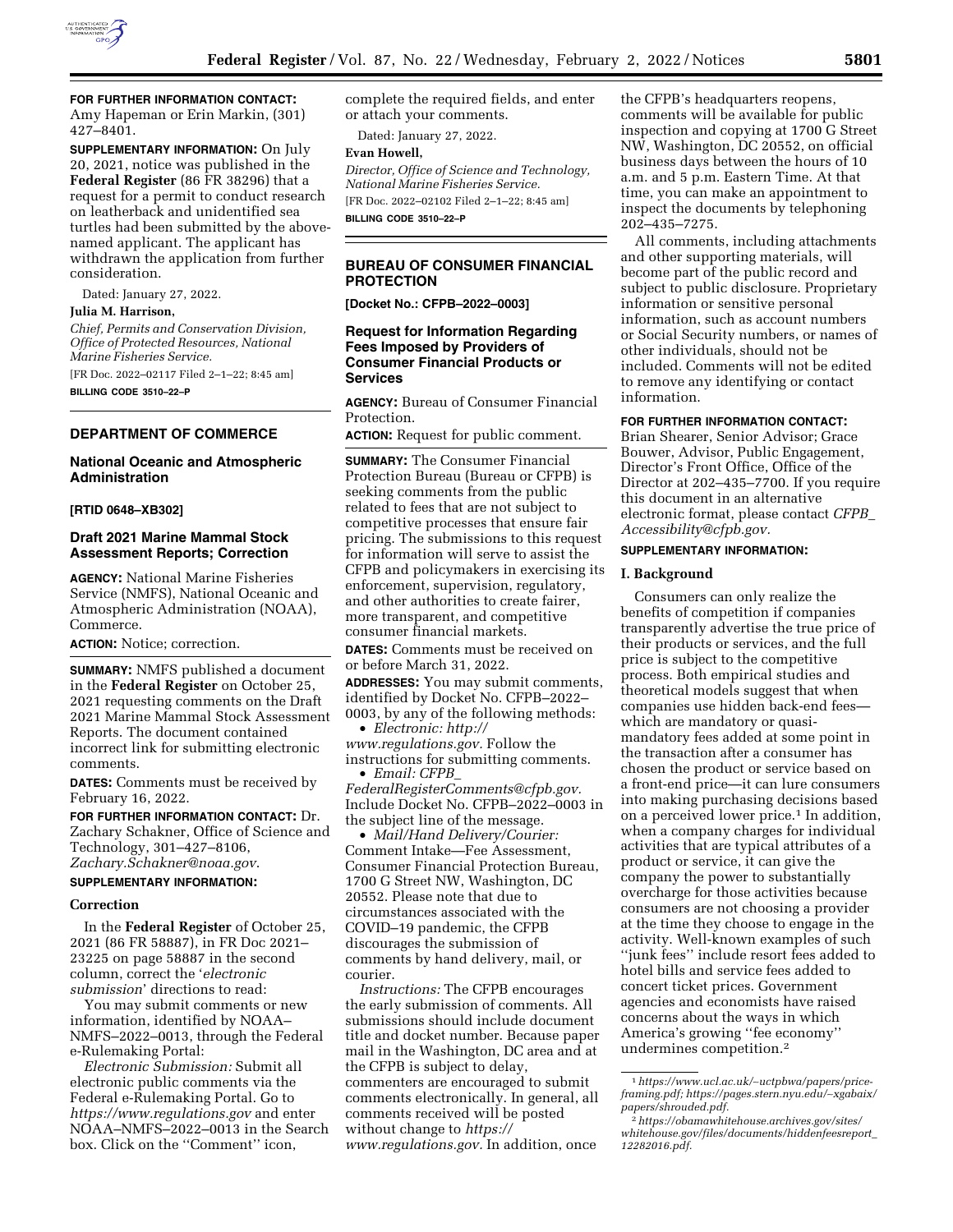The Consumer Financial Protection Act (CFPA) directs the CFPB to enforce Federal consumer law for the purpose of ensuring consumer financial markets are fair, transparent, and competitive.3 The CFPB has grown increasingly concerned that consumer finance has become part of this ''fee economy.'' Exploitative junk fees charged by banks and non-bank financial institutions have become widespread, with the potential effect of shielding substantial portions of the true price of consumer financial products and services from competition. The CFPB is concerned about fees that far exceed the marginal cost of the service they purport to cover, implying that companies are not just shifting costs to consumers, but rather, taking advantage of a captive relationship with the consumer to drive excess profits. Excessive and exploitative fees, whether predictable and transparent to the customer or not, can add up and pose significant costs to people, especially those with low wealth and income.

Many Americans have experienced inflated or surprise fees that, however nominally voluntary, are not meaningfully avoidable or negotiable in the moment. These fees in consumer finance can take many forms: Penalty fees such as late fees, overdraft fees, non-sufficient funds (NSF) fees, convenience fees for processing payments, minimum balance fees, return item fees, stop payment fees, check image fees, fees for paper statements, fees to replace a card, fees for out-of-network ATMs, foreign transaction fees, ACH transfer fees, wire transfer fees, account closure fees, inactivity fees, fees to investigate fraudulent activity, ancillary fees in the mortgage closing process, and more. These fees have become the norm among financial services that Americans rely on every day, and a substantial amount of the revenue earned by financial services companies comes from these fees. The following are a few examples from select products and markets:

Deposit Accounts. The price of a deposit account is made up of, among other fees, account maintenance fees, minimum balance fees, savings transfer fees, NSF fees, overdraft fees, and ATM fees. Overdraft and NSF fees are backend fees that make up the majority of total revenue banks derive from deposit accounts. Overdraft and NSF fees exceeded \$15.4 billion in 2019.4 By comparison, banks make only about \$1

billion annually in account maintenance fees. Since the back-end fees are the bulk of the price, there is effectively no price competition amongst the major banks for deposit accounts. Only recently have companies started to substantially vary their overdraft practices. This is of course a positive development, but these changes will not reverse the trend of pricing deposit accounts primarily through back-end fees.

Credit Cards. Fees represent about 20% of the total cost of credit cards. Card issuers charged \$23.6 billion in fees in 2019 alone and nearly \$14 billion of those fees were late fees not subject to competitive pricing pressure.5 Nearly every bank charges the same for late fees—the maximum allowed by law of \$30 for the first late payment and \$41 for subsequent late payments—and the average late fee has increased to \$31, nearing the average of \$33 before the Credit Card Accountability Responsibility and Disclosure (CARD) Act of 2009.6

Remittances and Payments. Financial institutions charge ''convenience'' fees on payment transfers, return item fees, stop payment fees, check image fees, online or telephone bill pay fees, ACH transfer fees, and wire transfer fees. International transfers are subject to a significant number of fees as well. In 2017, after observing many abuses, the CFPB issued a Compliance Bulletin on unfair, deceptive, and abusive acts or practices relating to fees for making payments over the telephone, and potential violations of the Fair Debt Collection Practices Act (FDCPA).7 These kinds of convenience fees are still common.

Prepaid Accounts. Prepaid cards represent a way for many unbanked consumers and individuals with limited resources to have access to basic financial services—yet many accounts carry fee structures that make it challenging for consumers to pick the right product based on their needs. Consumers frequently select a product based on a monthly rate only to find out that the ''add-on'' fees for regular activities such as transaction fees, cash reload fees, balance-inquiry fees, inactivity fees, monthly service fees, and card cancellation fees, among

others, overshadow the quoted monthly charge.

Mortgages. Mortgages facilitate homeownership for millions of people, and, through homeownership, allow millions of families to build and maintain intergenerational wealth. But priced into most mortgages are thousands of dollars in application fees and closing costs, which few people are well-positioned to shop on. These fees can act as a barrier to homeownership, strip wealth from homeowners accessing their equity through refinancing or home sales, and deter some homeowners from refinancing when doing so would lower total housing costs and be financially advantageous. Advocates and reporters have noted that many closing costs, like title insurance,8 may not always be subject to standard or appropriate competitive forces. Even aside from inflated and padded fees rolled into the mortgage at closing, homeowners can find themselves forced to pay fees for making payments over the phone or online or even for the servicer's bill pay service. Borrowers who face financial hardship and struggle to make mortgage payments can find themselves unable to catch up due to the snowballing of a plethora of fees related to the mortgage delinquency. Monthly property inspection fees, new title fees, legal fees, appraisals and valuations, broker price opinions, force-placed insurance, foreclosure fees, and miscellaneous, unspecified ''corporate advances'' can all price a homeowner out of a home.

Other Loans. The CFPB is interested in other loan origination and loan servicing fees, including for student loans, auto loans, installment loans, payday loans, and other types of loans. For example, some servicers charge fees to reschedule payment dates or make online or phone payments. Loan originators often charge application fees and some even charge to receive loan proceeds in an expedited manner.

#### **II. Request for Comment**

This request for information seeks information from the public on how junk fees—exploitative, back-end, hidden, or excessive fees—have impacted peoples' lives. The CFPB is particularly interested in hearing from individuals (including older consumers, students, servicemembers, consumers of color, and lower-income consumers), social services organizations, consumer rights and advocacy organizations, legal

<sup>3</sup> 12 U.S.C. 5511(a).

<sup>4</sup>*[https://www.consumerfinance.gov/about-us/](https://www.consumerfinance.gov/about-us/newsroom/cfpb-research-shows-banks-deep-dependence-on-overdraft-fees/)  [newsroom/cfpb-research-shows-banks-deep](https://www.consumerfinance.gov/about-us/newsroom/cfpb-research-shows-banks-deep-dependence-on-overdraft-fees/)[dependence-on-overdraft-fees/.](https://www.consumerfinance.gov/about-us/newsroom/cfpb-research-shows-banks-deep-dependence-on-overdraft-fees/)* 

<sup>5</sup>*[https://files.consumerfinance.gov/f/documents/](https://files.consumerfinance.gov/f/documents/cfpb_consumer-credit-card-market-report_2021.pdf)  cfpb*\_*[consumer-credit-card-market-report](https://files.consumerfinance.gov/f/documents/cfpb_consumer-credit-card-market-report_2021.pdf)*\_*2021.pdf,*  at 46.

<sup>6</sup>*[https://files.consumerfinance.gov/f/documents/](https://files.consumerfinance.gov/f/documents/cfpb_consumer-credit-card-market-report_2021.pdf)  cfpb*\_*[consumer-credit-card-market-report](https://files.consumerfinance.gov/f/documents/cfpb_consumer-credit-card-market-report_2021.pdf)*\_*2021.pdf,*  at 54–57.

<sup>7</sup>CFPB Compliance Bulletin 2017–01, Phone Pay Fees (July 31, 2017), *available at [https://](https://files.consumerfinance.gov/f/documents/201707_cfpb_compliance-bulletin-phone-pay-fee.pdf) [files.consumerfinance.gov/f/documents/201707](https://files.consumerfinance.gov/f/documents/201707_cfpb_compliance-bulletin-phone-pay-fee.pdf)*\_ *cfpb*\_*[compliance-bulletin-phone-pay-fee.pdf.](https://files.consumerfinance.gov/f/documents/201707_cfpb_compliance-bulletin-phone-pay-fee.pdf)* 

<sup>8</sup>*[https://www.nclc.org/images/pdf/foreclosure](https://www.nclc.org/images/pdf/foreclosure_mortgage/archive/title_insurance_testimony042606.pdf)*\_ *[mortgage/archive/title](https://www.nclc.org/images/pdf/foreclosure_mortgage/archive/title_insurance_testimony042606.pdf)*\_*insurance*\_ *[testimony042606.pdf;](https://www.nclc.org/images/pdf/foreclosure_mortgage/archive/title_insurance_testimony042606.pdf) [https://www.texasobserver.](https://www.texasobserver.org/entitled-to-profit-in-texas-title-insurance-is-a-total-scam/) [org/entitled-to-profit-in-texas-title-insurance-is-a](https://www.texasobserver.org/entitled-to-profit-in-texas-title-insurance-is-a-total-scam/)[total-scam/.](https://www.texasobserver.org/entitled-to-profit-in-texas-title-insurance-is-a-total-scam/)*